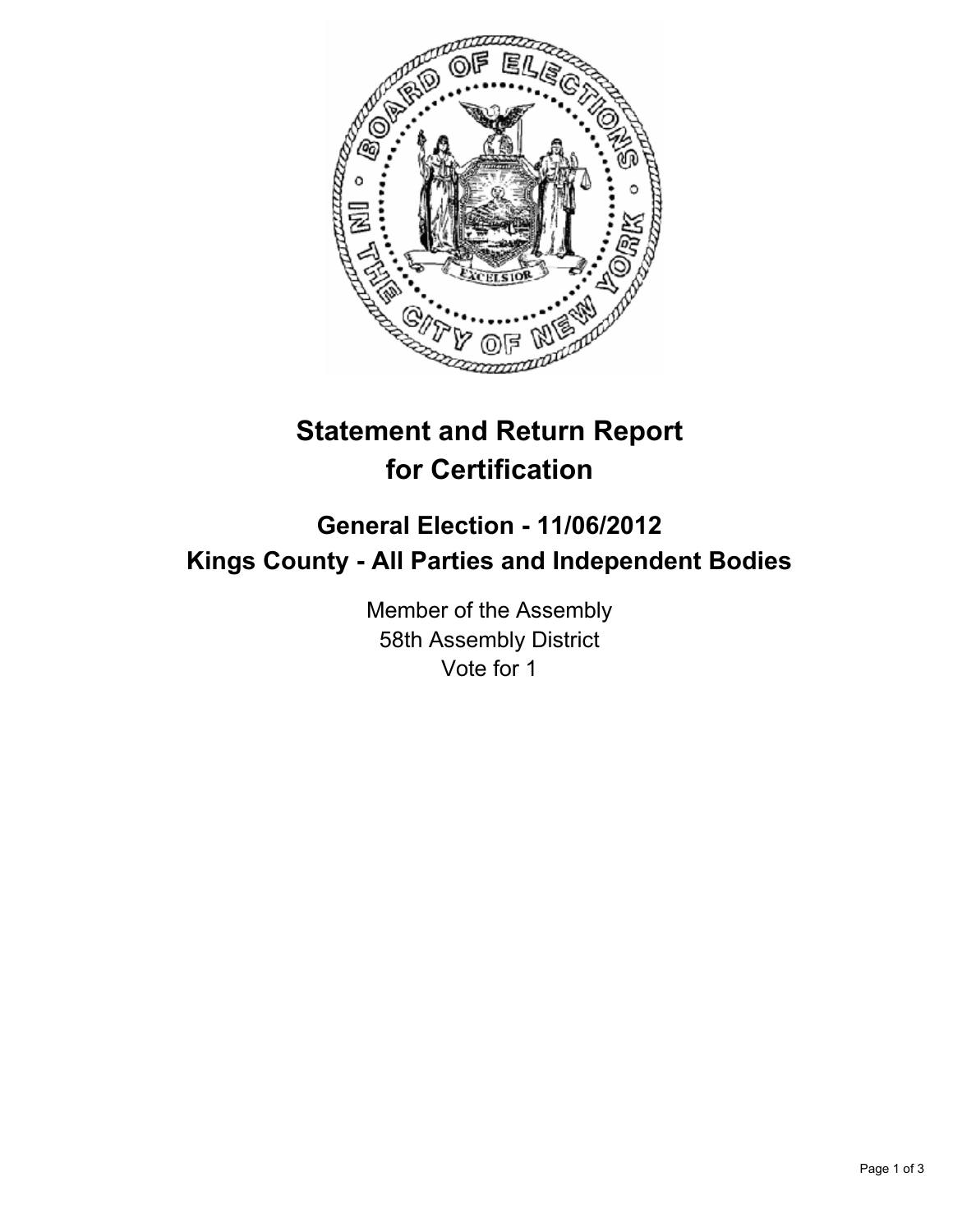

### **Assembly District 58**

| PUBLIC COUNTER                                           | 37,291         |
|----------------------------------------------------------|----------------|
| <b>EMERGENCY</b>                                         | 1              |
| ABSENTEE/MILITARY                                        | 905            |
| <b>FEDERAL</b>                                           | 201            |
| <b>SPECIAL PRESIDENTIAL</b>                              | 0              |
| <b>AFFIDAVIT</b>                                         | 4,652          |
| <b>Total Ballots</b>                                     | 43,050         |
| Less - Inapplicable Federal/Special Presidential Ballots | (201)          |
| <b>Total Applicable Ballots</b>                          | 42,849         |
| N. NICK PERRY (DEMOCRATIC)                               | 38,076         |
| N. NICK PERRY (WORKING FAMILIES)                         | 419            |
| BILAL MALIK (WRITE-IN)                                   | 2              |
| CHARLES BARRON (WRITE-IN)                                | 1              |
| DENA COX (WRITE-IN)                                      | $\overline{2}$ |
| DORRIS ELLISON (WRITE-IN)                                | 1              |
| FRANK PETRIZZO (WRITE-IN)                                | 1              |
| JERRY HINES (WRITE-IN)                                   | 1              |
| JONATHAN GABRIEL (WRITE-IN)                              | 1              |
| MELVINIA MCGIRL (WRITE-IN)                               | 1              |
| MICHAEL MINOTT (WRITE-IN)                                | 1              |
| NATASJA SHAH (WRITE-IN)                                  | 1              |
| SEAN HINDS (WRITE-IN)                                    | 1              |
| SHONEEK MARTIN (WRITE-IN)                                | 1              |
| TAMEIKA GLEN (WRITE-IN)                                  | 1              |
| TERRY HINDS (WRITE-IN)                                   | 1              |
| TERRY HINES (WRITE-IN)                                   | $\overline{2}$ |
| UNATTRIBUTABLE WRITE-IN (WRITE-IN)                       | 8              |
| VLADIMIR SYLVAIN (WRITE-IN)                              | 1              |
| <b>Total Votes</b>                                       | 38,522         |
| Unrecorded                                               | 4,327          |